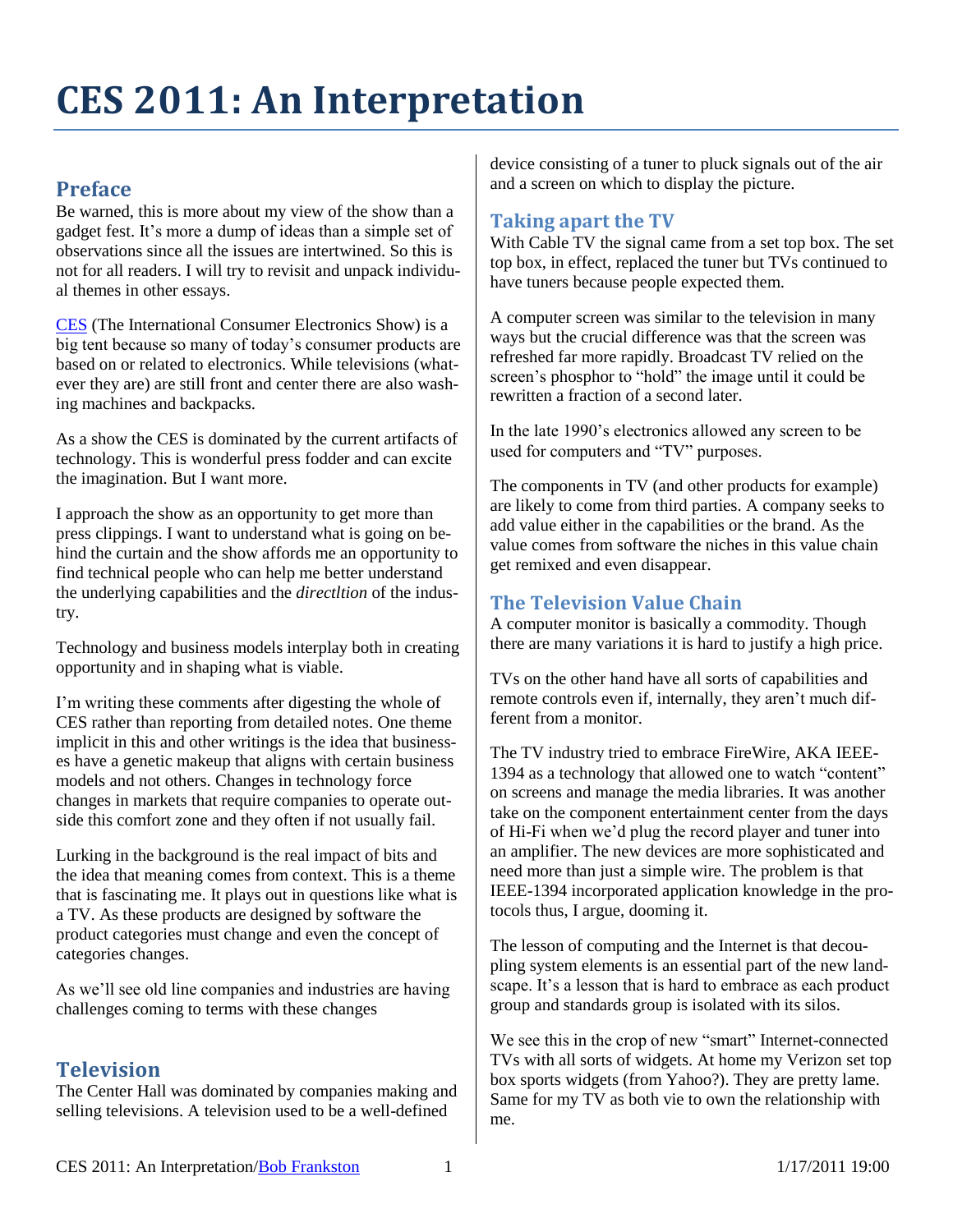It seems as if every TV manufacturer is out to make the best "Internet connect smart TV" but what does that mean. Obviously they can run applications. One of my first stops was LG (once known as Lucky Goldstar). I did find an engineer who, with the help of a translator, gave me his card so I could get information on the SDK (Software Development Kit).

Since I have a Samsung TV I was especially interested in the software inside. With my own TV I encountered inconsistencies and problems updating the software in the TV. I did find a support person who was willing to help me. It seems as each of their TV has its own software rather than providing a consistent platform story. I confirmed this in conversations during the show.

The term Internet TV and Smart TV seem interchangeable because the value comes from what one can do with the network connection.

At Sony they have their Broadband Internet TV and their Sony HDTV powered by Google TV® (to use their name). The latter was very similar to the Android device sold by the Logitech as their Revue except that it contained a Blu-Ray player. But the Sony booth people were unable to sell it as other than an accessory to the Sony TV even though it was obviously a generic player.

Instead Sony wants to put their mark on it and provide a consistent user interface across both devices. This makes sense for Sony which has been more about marketing and branding than manufacturing.

It also brings to mind the days before Windows when each manufacturer tried to put their face on MSDOS (the command line operating system) but they tended to make the experience worse.

As with Windows there is an advantage to the user learning the common elements of the Android user interface across devices.

Aside from the different skill sets needed for software devices and hardware devices the two elements have different lifecycles. All-in-one products have a niche but lose value rapidly as the elements compete across different markets.

This is why I expect that the real battle is over which boxes provide video input.

Huh? That's completely backwards. That question made sense fifty years ago when TVs were the center of attention but today they are just surfaces upon which to view content and interact with other devices.

We're still thinking in terms of reasons to buy TVs in the same way that the telecommunications providers consider the purpose of the phone as selling "minutes".

In fact that's just the attitude I found a few months ago at a small developers meeting sponsored by Nokia and Intel to talk about their [MeeGo](http://meego.com/) operating system.

Intel sells chips but at CES they have to show what you can do with the chips. They do show the Google TV devices which, unlike the other Android devices, are based on Intel's X86 chip.

The word "television" also refers to the business of delivering content, which is TV programming and shows so the boxes are first judged in terms of their ability to act in the role that the set top box and tuner played.

For now the Android devices (Google TV) and MeeGo are measured this way. **Boxee**<sup>i</sup> is another contender. [Boxee](http://www.boxee.tv/) is actually a software platform that is aimed at taking various sources from the Web and making them uniformly accessible.

With "Over the TOP" TV content is delivered over IP. The end point can be a traditional set top box or it can be a computer be it Windows, an Android or even a computer inside the TV.

Apple is also bringing the iTunes ecology to the TV with Apple TV which is current limited to content delivery from various sources rather than running applications.

Let's not forget Yahoo and their widgets along with their WDK (Widget Development Kit). Yahoo is providing software capabilities both inside and outside the TV. They can do a better job supporting legacy devices such as set top boxes but it's unclear if that is a sufficient advantage if it limits what features they can take advantage of.

Of course they are all doing there App stores with approved software.

There wasn't much presence of other contenders such as PS3, Xbox and even Windows though they are all contenders and Windows is already being sold as a TV front end but there are currently few PC's suitable for placement next to the TV.

Telecom Italia is interesting. They were showing at the Intel booth. They are selling their own MeeGo-based box. For Verizon or Comcast (or, in beta, Cox) VoD I need to have a subscription to their cable service. The Telecom Italia representative said they have no such requirement. I could just buy a box (or maybe just software). I may be reading too much into what the representative said but the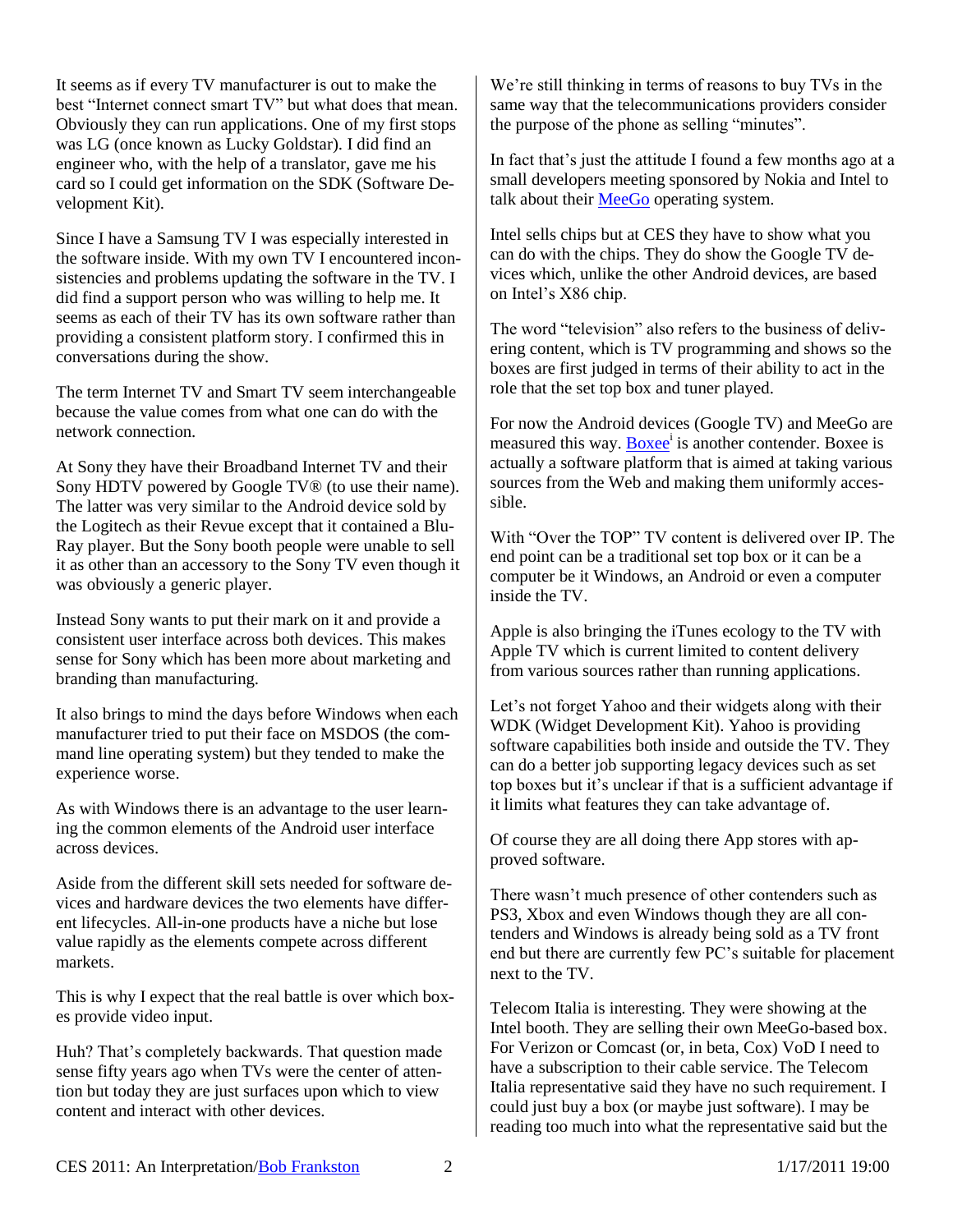company itself might no longer care about owning the wire at all.

This is a heady mixture of trends that I have only touched upon. Suffice to say that the TVs on the show floor only hint at the changes to come.

And we haven't even started to explore what else we can do with such screens beyond 1950s static television or the 1990 dream of faux-interactive TV.

#### **3D**

The term "3D" is ambiguous because it is also used for representing 3D images on a 2D screen. In this context it is used for stereoscopic viewing to give the illusion of depth.

Moving on let's not forget 3D which was the big thing last year. It had far less of a presence this year as the industry sobered up after last year's exuberance driven, in part, by Hollywood's fantasies in light of the success of Avatar.

I became a believer in 3D myself but not as a driver of the industry. As screen refresh speeds increase adding 3D capabilities is merely a matter of updating software and using shutter glasses that respond to an out-of-band IR signal. For comments on 3D see ["3D View"](http://rmf.vc/3DView.ces2011).

Things are a little rockier now. Rather than waiting for the price of glasses to come down some manufacturers are using polarized screens so that you can use the same throw-away glasses used in movie theaters.

For the now I consider the Fuji Real 3D as the mainstream 3D cameras but others are becoming available. There are 3D-ready video cameras that can be upgraded with an adapter. There are also software efforts to take successive images to create a 3D view. Kodak is also printing 3D for viewing with colored glasses. While I've been disappointed by Fuji's [lenticular printing](http://en.wikipedia.org/wiki/Lenticular_printing) service I look forward to improvements in that technology so I can print images of my wife's fiber art.

3D also has problems. My Asus 3D monitor can't be used for 3D content from my STB. The mechanics of 3D limit the creative aspects of movies and it's hard to share the screen with multiple 3D images and sources. Stereoscopic viewers have been for nearly two centuries. The difference now is that we are starting to be able to assume interesting hardware and, again, it's up to the software to explore the possibilities.

## **Digital Broadcast TV**

The effort to adopt advanced standards continues even as IP connectivity moots it. Even though I have issues with Verizon's LTE it makes far more sense to use it as a video transport than continue with the idea of broadcast TV

predicated on the assumption that we all want to watch the same thing. It's a little late in the game to invest much effort in one-way signaling when we can do so much more with a full bidirectional relationship over IP.

At least it would make sense for video if Verizon didn't render the service moot with usage caps (PC [Magazine\)](http://www.pcmag.com/article2/0,2817,2373767,00.asp?obref=obinsite).

# **Tablets Schmablets and such**

Yeah. It's easy to build a tablet; harder to create the right experience. The iPad set a high bar but it has its limits. Motorola showed Android 3.0 (Honeycomb). One of their own engineers who happened to be attending asked about putting multiple applications on the screen at once. Not an option. I find this troubling. Sure it's simpler to do just one thing at once but it reminds me of the attempt in Windows 2.0 to force tiling rather than allowing arbitrary placement of windows on the screen.

At some point the industry needs to grow up and embrace a variety of form factors and recognize that the screen is more than just a window into the only thing you are doing at the moment. This is why I look forward to an effective Windows tablet. But I haven't seen any yet.

I do have the Windows phone and didn't learn much new about it at the show. I find it annoying that Microsoft is going too far to imitate Apple's lock-down strategy rather than building to its strength in empowering developers.

As an aside one surprise announcement is that Microsoft is going to make Windows available on the [ARM](http://www.arm.com/) chip. The ARM has a very interesting history but is relevant here because it is better suited for low power applications but Intel is fighting back with multicore Atoms – little things that have a fair amount of power.

Motorola is also positioning their Android phone as a component platform by having a laptop shell into which you can place the phone and turn it into a laptop. It will be interesting to see how Android is able to adapt to all these combinations.

## **Surfaces**

Tablets are interesting just as the original Palm PDA was in that they take the capabilities we get from our computers and make them more available.

Why, for example, do we still have light switches when I can have a smart surface that provides me with a better way to interact with my home? It could take up the same space as a light switch but with a richer interaction. Or it could be the device in my pocket.

Which is a good segue to ...

CES 2011: An Interpretation/Bob Frankston 3 1/17/2011 19:00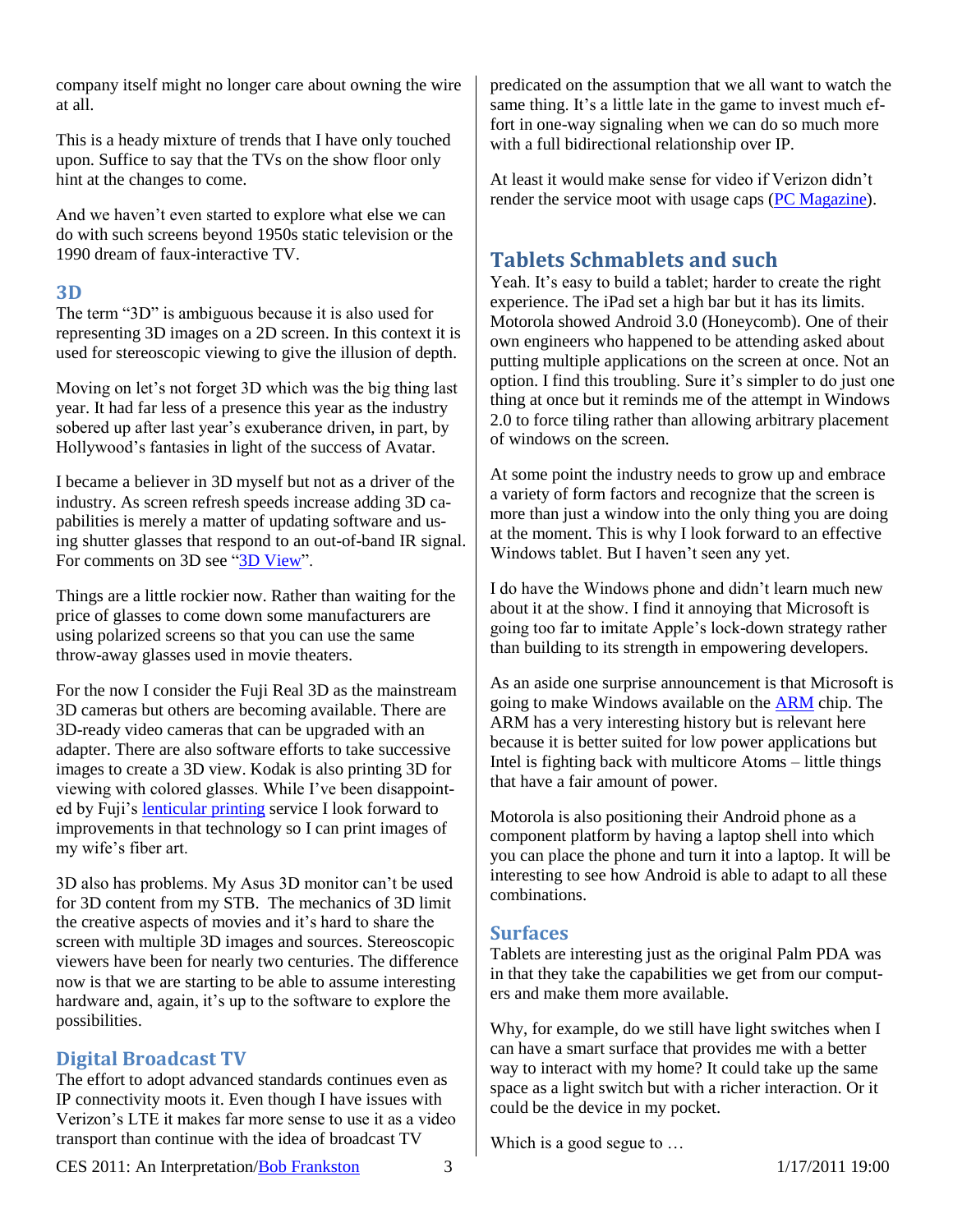# **Smart and/or Connected?**

#### **Homes**

Warning, this section is very opinionated as I see no learning from history. I'll start with the word "smart" which is an unfortunate term it gives the impression of intelligence when we're simply trying to talk about devices that aren't totally inert. A power grid doesn't need to be very smart to report that a circuit has failed yet by using a term like "smart grid" we set very high expectations and don't provide mundane capabilities as we wait for these fantastic expectations to be met.

I've long been interested in connected devices and home control. In 1997 [I wrote](http://rmf.vc/IEEE1997.CES2011) about open interfaces and more recently wrote about a concept I call [ambient connectivity](http://rmf.vc/UAC.CES2011) in which we can assume that we can simply exchange bits with other devices without having to negotiate with a provider.

The big news for connected homes this year is energy management but nothing has really changed. It's still more of a gimmick than anything real. The power company is not going to go into your home turning on and off appliances.

We still have Zigbee fighting it out with Z-Wave with other IP-based efforts sitting on the sidelines. We're still doing property protocols or stacks or profiles or whatever you want to call that work only within their islands,

The idea of funding the development of a protocol and controlling it by licensing doesn't work very well in a connected world because it prevents exploration of new ideas. It feeds the kind of inwards spiraling that we see in *The Innovator's Dilemma*. [Z-Wave](http://www.z-wave.com/) has taken this take for home control. [DLNA](http://www.dlna.org/) (Digital Living ...). DLNA builds upon UPnP which hasn't gone very far because (in my opinion) Microsoft didn't go with my approach.

My approach was to create a generative dynamic as I did with home (data) networking rather than doing a solution that only worked in special situations within islands as I wrote in [Maker Disconnect.](http://rmf.vc/MakerDisconnect.ces2011)

Putting on my [ICCE](http://www.icce.org/) hat for the moment the problem goes to the heart of a standards process driven by short term corporate needs. It's hard to develop simple enabling standards that enable sharing. One reason for the success of personal computers is that they had no one purpose. They might've started out as game machines but that interactivity allowed us<sup>ii</sup> to turn them into financial tools and, over the years, so much more.

We're also stuck in a command and control mentality rather than embracing peer relationships and best efforts as a constraint.

One of Verizon's big announcements is its new effort to reenter the home to turn day-to-day life into billable events as they control energy usage and all else for you. The effort shows no learning from history as the company fails to escape from its own business comfort zone.

Speaking to one participating company it was discouraging to see how much of the architecture was driven by purely accidental properties of today's 3G and LTE implementations.

This speaks to the larger problem of old line electric grid companies trying to understand the new opportunities. At a recent talk I heard at MIT the energy companies are paying incredible amounts of money to the carriers merely to exchange a few bits for a less-than-stupid grid. The term "smart grid" must be avoided since it's more about mongering than creating value.

#### **LTE**

Verizon is spending big bucks on LTE creating yet another "broadband" path. It seems as if they are throwing away a perfectly good fiber plant they just built by saying you can do it all over their wireless network. They aren't quite saying that but then again why is Verizon ignoring all their newly deployed fiber to go to distant towers? It's indication that they aren't facing effective competition – just the FCC's illusion of competition.

They and others start lamenting the lack of ["spectrum"](http://rmf.vc/sd.ces2011). If they simply put access points along their fiber path there would be no shortage. But that would undermine their business model which is based on keeping bit[s scarce](http://rmf.vc/as.ces2011) in order to create value. There's nothing secret about the plan. What is surprising is how little awareness there is about what bad public policy it represents.

As PC Mag [reported](http://www.pcmag.com/article2/0,2817,2373767,00.asp?obref=obinsite) data caps and LTE don't go together. So if you can't use LTE's speed what is its purpose? In the example of energy monitoring the rationale for LTE is based on limitations on the implementation of IP over Verizon's 3G network though LTE isn't that much better.

This is not to disparage the Verizon staff. The engineers and others are trying to do a good job and I hope to followup to solve problems I have working around their FiOS implementation.

But it does bespeak of the habits of a company forged in the foundry of legislation in which it doesn't face real competition and has become dependent upon layers of control. It can build yet another physical infrastructure ra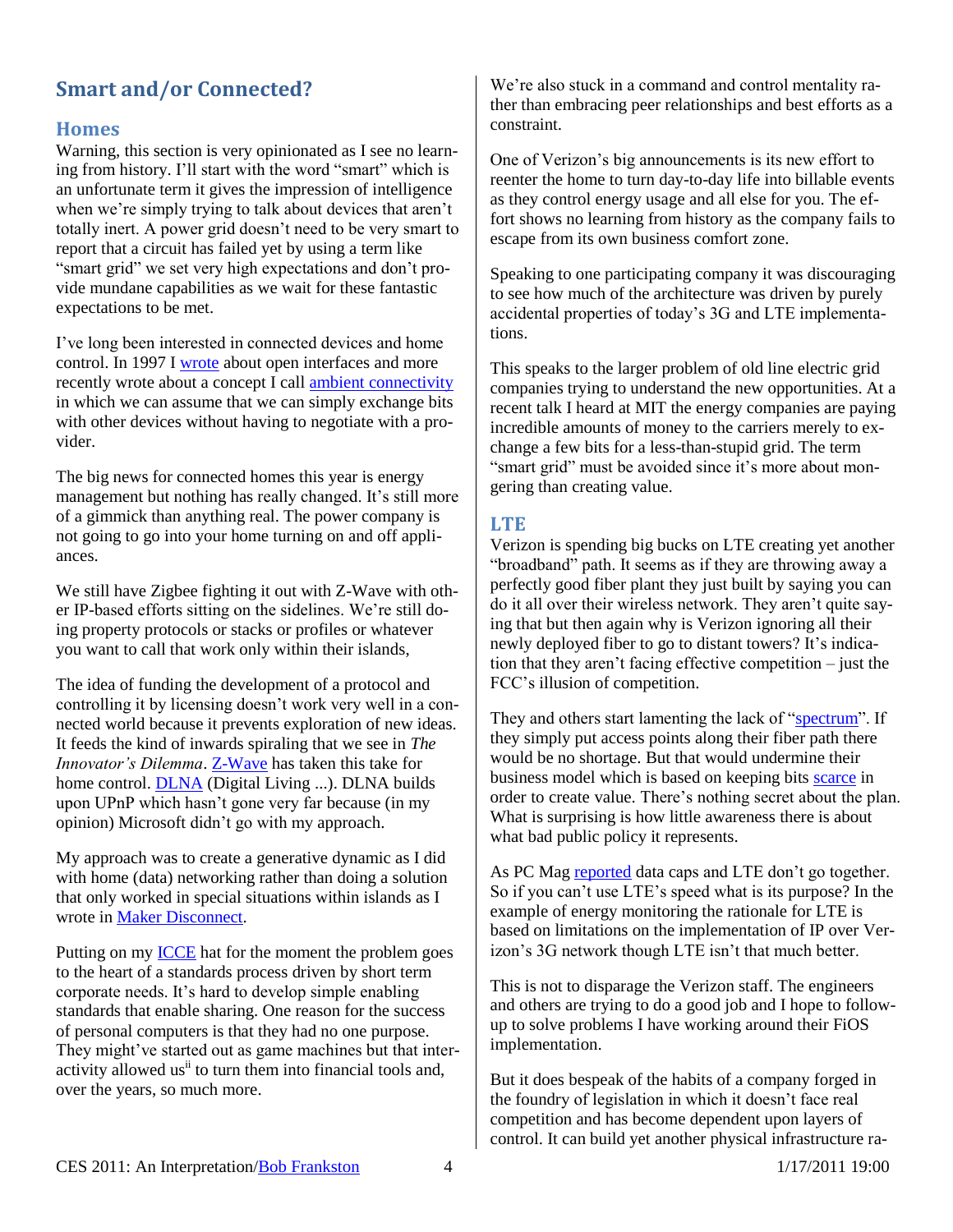ther than taking advantage of what we know about Internet connectivity to make far better use of its current resources.

Lest not forget the primary purpose of sending all traffic through cellular towers is to generate billable events and the cost of having parallel wireless and wired systems is (as I've [written\)](http://rmf.vc/IPTelecomCosts.CES2011) nothing more than the cost of billing to cover these very same costs of billing.

For more on connectivity you read my attempt to **Demysti**[fy Networking.](http://rmf.vc/Demystify.CES2011)

## **Medicine and Radios**

I got a chance to learn about  $\frac{\text{ANT+}}{\text{And}}$  and [Continua.](http://www.continuaalliance.org/index.html) In some ways this is the Zigbee profile all over again but I'm more sympathetic because the combination of the two is interesting. ANT itself is a variation on the low power Bluetooth radio. ANT is more like Wi-Fi in that you can deal with the radio on its own merits. At the moment you have to get a license to build an ANT radio but that is likely to change. This means that any device with a Bluetooth radio can also support ANT.

ANT is being adopted by medical device makers so that you can connect a scale to a health monitor. For now there are other families of radios that each single hop connections. ANT+ includes profiles for various purposes.

Continua is a consortium to share medical information over IP. I don't know the details but the idea is a step in the right direction. There are bridges between the ANT+ and Continua world and between the ANT radio and Wi-Fi.

I would like to see this simplified so that wireless networks aren't all that special. We need to (again) learn that decoupling the protocols from the radios and other factoring is vital. Having a large market for the radio lowers the price and creates an opportunity for dynamic evolution of standards. Even better if the standards are adopted rather than imposed.

More to the point we need components. If the ANT radio has benefits over the Wi-Fi radio then we should embrace it as a complementary approach though having a single radio that can manage power would be better.

Just before the show Qualcomm announced it was buying Atheros, a company that manufactured relatively open Wi-Fi chips. Having a limited number of suppliers for the chips as well as consortia selling the chips is a topic in its own right.

I was reminded of this in speaking to OOMA which sells phone services through their box. For a while they were using [HomePNA](http://www.homepna.org/) which I was partially responsible for but they told me they dropped it because it was unreliable. I

purposely set modest performance goals for HomePNA in order to increase reliability. But Broadcom which wants to sell high value chips wanted it to be an entertainment media so emphasized high speed over reliability. I wonder if their desire to sell entertainment chips caused a decrease in reliability. This interaction between perceived markets and technology is a theme through this essay.

## **Appliances**

I noticed that GE, Whirlpool and LG were showing their new smart appliances. I also noticed that the washing machines looked remarkably similar and assume that they are all made and designed by LG.

While the machines are indeed becoming smarter I didn't see much indication of an understanding of connected devices. The simple example I use is that I should be able to write my own program to detect that the wash is done and send me a message. Nothing fancy here but very useful.

## **Cars**

Cars with OSHA warnings (because the audio can blow out eardrums) are an old tradition at CES. But cars are becoming "smarter" and becoming software platforms.

The car companies are being very cautious about opening up the APIs but it is happening. For example Ford now has an approval process for applications such as Pandora that can be installed in cars and upgrades the software.

QNX is a Linux variant that is now owned by Blackberry which uses it in its tablet (which is an interesting tidbit in its own right). I was surprised to find that it's also in cars like BMWs. GM OnStar is now available as a service apart from GM cars.

Things have progressed since I was in Microsoft's "auto PC" group in the mid 1990's and it's a slow process in an industry that is hemmed in by regulations and caution. But the trend I've seen over the last year is to factor out the platforms and to figure out how to make the capabilities more available as well as take advantage of the software capabilities.

## **Miscellaneous**

Lots of one-offs such as glasses that go between two sets based on an electric current as an alternative to bifocals (or trifocals).

Each year there are areas with a large number of booths from Asia, mostly China. For the most part they are simply variations on common products but there are also interest